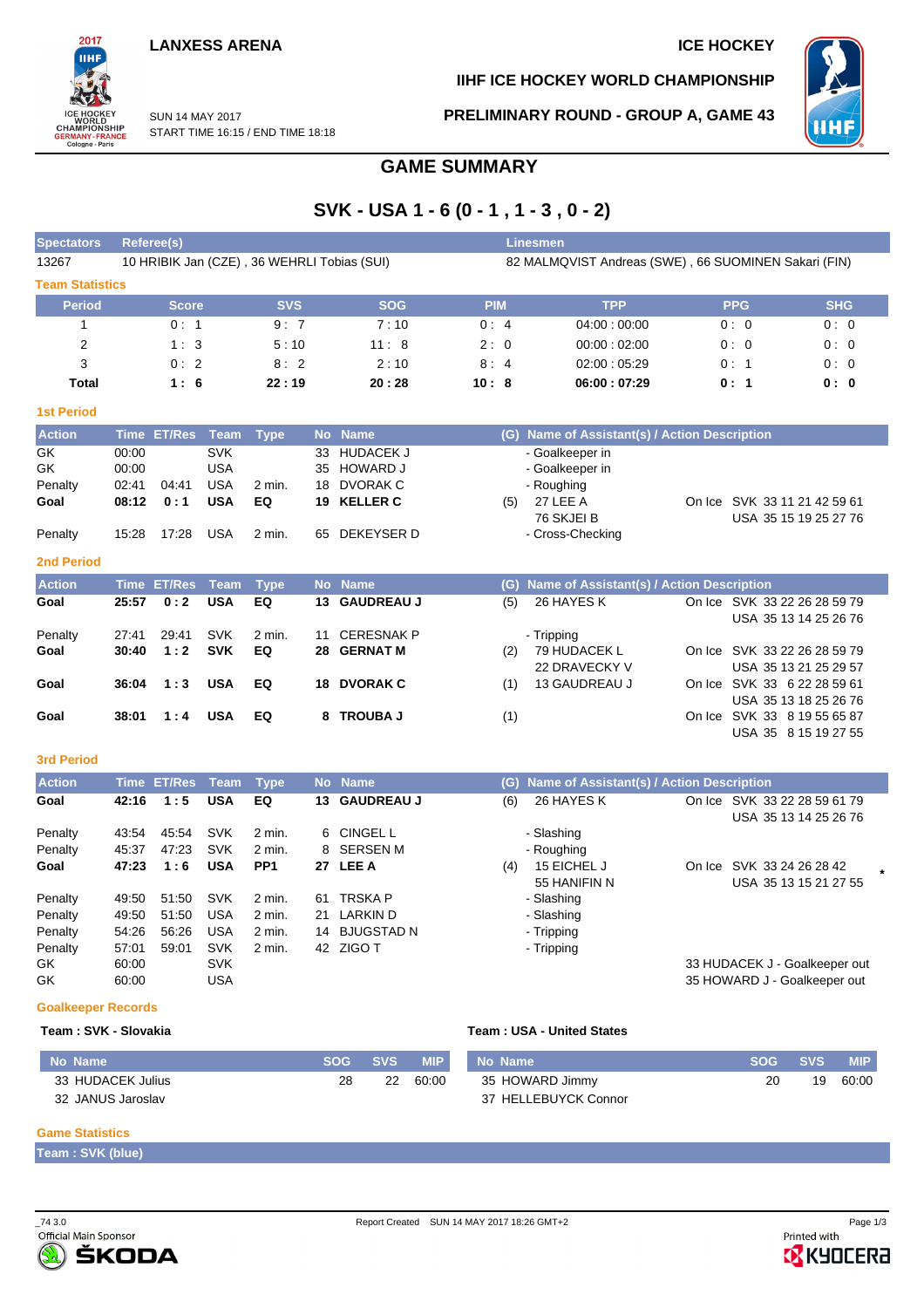#### **LANXESS ARENA ICE HOCKEY**



**IIHF ICE HOCKEY WORLD CHAMPIONSHIP**

**PRELIMINARY ROUND - GROUP A, GAME 43**



SUN 14 MAY 2017 START TIME 16:15 / END TIME 18:18

|              | Head Coach: CIGER Zdeno |    |              |          |          |          |          |                   |       |   |                | <b>Shots on Goal</b> |             |          |      |                |                      | Time on Ice |            |            |            |
|--------------|-------------------------|----|--------------|----------|----------|----------|----------|-------------------|-------|---|----------------|----------------------|-------------|----------|------|----------------|----------------------|-------------|------------|------------|------------|
| No Pos Name  |                         | G. | Α            | P        |          |          |          | PIM FO+ FO- FO+/- | FO%   |   | $\overline{2}$ |                      | $3$ OT TS   | $+/-$    |      | $\overline{2}$ | 3                    | <b>OT</b>   | <b>TOT</b> | <b>SHF</b> | <b>AVG</b> |
| 11 D         | <b>CERESNAK Peter</b>   | 0  | 0            | 0        | 2        | 0        | 0        | 0                 | 0.00  | 0 | 0              | 0                    | 0           | -1       | 6:25 |                | 7:38 6:04            |             | 20:07      | 29         | 0:41       |
| 19 F         | MIKLIK Michel +A        | 0  | 0            | $\Omega$ | 0        | 0        | 0        | 0                 | 0.00  | 0 |                | $\Omega$             |             | -1       |      | 7:17 4:36 4:35 |                      |             | 16:28      | 20         | 0:49       |
| 55 F         | BLIZNAK Mario (BP)      | 0  | 0            | 0        | 0        | 8        | 8        | 0                 | 50.00 | 1 |                | 0                    | 2           | -1       |      | 6:25 5:17 6:11 |                      |             | 17:53      | 23         | 0:46       |
| 61 D         | <b>TRSKA Peter</b>      | 0  | 0            | 0        | 2        | 0        | 0        | $\Omega$          | 0.00  | 0 | 0              | $\Omega$             | 0           | $-3$     |      | 5:30 7:35 4:22 |                      |             | 17:27      | 26         | 0:40       |
| 87 F         | <b>HASCAK Marcel</b>    | 0  | 0            | 0        | 0        | 0        | 0        | 0                 | 0.00  |   |                | 0                    | 2           |          |      | 6:15 4:59 4:28 |                      |             | 15:42      | 20         | 0:47       |
| 6 F          | <b>CINGEL Lukas</b>     | 0  | 0            | 0        | 2        | 2        | 4        | $-2$              | 33.33 |   | 0              | 0                    |             |          |      |                | 6:28 5:28 5:16       |             | 17:12      | 23         | 0:44       |
| 18 F         | <b>KUDRNA Andrei</b>    | 0  | 0            | 0        | $\Omega$ | 0        | $\Omega$ | $\Omega$          | 0.00  |   | 2              | 0                    | 3           | $\Omega$ |      | 4:20 4:01 4:41 |                      |             | 13:02      | 21         | 0:37       |
| 26 D         | MIKUS Juraj +A          | 0  | 0            | $\Omega$ | 0        | 0        | 0        | $\Omega$          | 0.00  |   |                | 1                    | 3           | 0        |      | 5:12 6:02 7:02 |                      |             | 18:16      | 30         | 0:36       |
| 28 D         | <b>GERNAT Martin</b>    |    | 0            | 1        | 0        | 0        | 0        | $\Omega$          | 0.00  | 0 |                | 0                    |             | $-2$     |      | 6:28 5:03 8:13 |                      |             | 19:44      | 30         | 0:39       |
| 80 F         | <b>HRNKA Tomas</b>      | 0  | 0            | 0        | 0        |          |          | 0                 | 50.00 | 0 | 0              |                      | 1           | 0        |      | 3:41 4:44 6:53 |                      |             | 15:18      | 20         | 0:45       |
| 8 D          | <b>SERSEN Michal</b>    | 0  | 0            | 0        | 2        | 0        | 0        | $\Omega$          | 0.00  | 0 | 0              | $\Omega$             | 0           | -1       |      | 7:15 7:18 6:59 |                      |             | 21:32      | 30         | 0:43       |
| 22 F         | DRAVECKY Vladimir +C    | 0  | 1            | 1        | 0        | 0        | 0        | $\Omega$          | 0.00  | 0 | 0              | 0                    | 0           | $-2$     |      | 6:06 5:52 3:40 |                      |             | 15:38      | 19         | 0:49       |
| 65 D         | <b>CAJKOVSKY Michal</b> | 0  | 0            | 0        | 0        | 0        | 0        | $\Omega$          | 0.00  | 0 | 2              | $\Omega$             | 2           | -1       |      | 5:39 6:27 6:33 |                      |             | 18:39      | 30         | 0:37       |
| 79 F         | <b>HUDACEK Libor</b>    | 0  |              | 1        | 0        | 1        | 3        | $-2$              | 25.00 | 0 | 2              | $\Omega$             | 2           | $-1$     |      | 6.16 5.25 4.19 |                      |             | 16:00      | 20         | 0:48       |
| 82 F         | <b>SKALICKY Pavol</b>   | 0  | 0            | 0        | 0        | 0        | 0        | 0                 | 0.00  | 1 | $\Omega$       | $\Omega$             | 1           | 0        |      | 3:51 3:54 4:07 |                      |             | 11:52      | 17         | 0:41       |
| 12 D         | <b>SEDIVY Eduard</b>    | 0  | 0            | 0        | 0        | 0        | 0        | 0                 | 0.00  | 0 | 0              | 0                    | 0           | 0        |      |                | $0:00$ $0:00$ $0:00$ |             | 0:00       | 0          | 0:00       |
| 21 F         | <b>MATOUSEK Tomas</b>   | 0  | 0            | 0        | 0        | 0        | 0        | 0                 | 0.00  | 0 | 0              | 0                    | 0           | -1       |      | 1:37 0:00 0:00 |                      |             | 1:37       | 3          | 0:32       |
| 24 F         | SUJA Jakub              | 0  | 0            | 0        | 0        | 0        | 0        | $\Omega$          | 0.00  | 0 | 0              | $\Omega$             | 0           | 0        |      | 2:08 4:03 2:26 |                      |             | 8:37       | 12         | 0:43       |
| 42 F         | <b>ZIGO Tomas</b>       | 0  | 0            | 0        | 2        | 6        | 3        | 3                 | 66.67 |   | 0              | 0                    |             |          |      | 3:52 3:28 2:34 |                      |             | 9:54       | 16         | 0:37       |
| 59 F         | STASTNY Andrej          | 0  | 0            | 0        | 0        | $\Omega$ | 2        | $-2$              | 0.00  | 0 | 0              | 0                    | 0           | -3       |      | 5:12 6:00 3:45 |                      |             | 14:57      | 20         | 0:44       |
| 32 GK        | <b>JANUS Jaroslav</b>   | 0  | $\mathbf{0}$ | 0        | 0        |          |          |                   |       | 0 | 0              | 0                    | 0           |          |      |                |                      |             |            |            |            |
| 33 GK        | <b>HUDACEK Julius</b>   | 0  | 0            | 0        | 0        |          |          |                   |       | 0 | 0              | 0                    | $\mathbf 0$ |          |      |                |                      |             |            |            |            |
| <b>Total</b> |                         | 1  | 2            | 3        | 10       | 18       | 21       | -3                | 46.15 | 7 | 11             | 2                    | 20          |          |      |                |                      |             |            |            |            |

#### **Team : USA (white)**

|              |               | Head Coach: BLASHILL Jeff |    |                |          |                |          |    |                   |         |          |                | <b>Shots on Goal</b> |                |          |                     |      | Time on Ice |            |            |            |
|--------------|---------------|---------------------------|----|----------------|----------|----------------|----------|----|-------------------|---------|----------|----------------|----------------------|----------------|----------|---------------------|------|-------------|------------|------------|------------|
|              | <b>No Pos</b> | <b>Name</b>               | G. | $\overline{A}$ | P        |                |          |    | PIM FO+ FO- FO+/- | FO%     |          | $\overline{2}$ | 3 OT TS              |                | $+/-$    | $\overline{2}$      | 3    | <b>OT</b>   | <b>TOT</b> | <b>SHF</b> | <b>AVG</b> |
| 8 D          |               | <b>TROUBA Jacob</b>       | 1  | 0              |          | $\Omega$       | 0        | 0  | 0                 | 0.00    | $\Omega$ | $\overline{2}$ | 3                    | 5              | $+1$     | 6:30 6:10           | 7:25 |             | 20:05      | 27         | 0:44       |
| 15 F         |               | <b>EICHEL Jack</b>        | 0  | 1              |          | 0              | 4        | 5  | -1                | 44.44   | $\Omega$ | 1              | 2                    | 3              | $+2$     | 4:30 6:52 5:25      |      |             | 16:47      | 26         | 0:38       |
| 19 F         |               | <b>KELLER Clayton</b>     |    | 0              | 1        | 0              | 0        | 0  | 0                 | 0.00    | 1        | 0              | 0                    |                | $+2$     | 4:28 5:07 6:01      |      |             | 15:36      | 22         | 0:42       |
| 27 F         |               | <b>LEE Anders</b>         |    | 1              | 2        | 0              | 0        | 1  | $-1$              | 0.00    | 3        | 0              | 1                    | 4              |          | $+2$ 4:15 5:50 3:19 |      |             | 13:24      | 20         | 0:40       |
| 65 D         |               | <b>DEKEYSER Danny</b>     | 0  | 0              | $\Omega$ | $\overline{2}$ | $\Omega$ | 0  | $\Omega$          | 0.00    | 1        | 0              | 0                    | 1              | 0        | 7:13 5:03 4:07      |      |             | 16:23      | 24         | 0:40       |
| 5 D          |               | MURPHY Connor +C          | 0  | 0              | 0        | 0              | 0        | 0  | 0                 | 0.00    |          | 0              |                      | 2              | 0        | 6:56 7:28 3:41      |      |             | 18:05      | 27         | 0:40       |
| 17 F         |               | <b>SCHMALTZ Nick</b>      | 0  | 0              | 0        | 0              | 0        | 0  | 0                 | 0.00    | 0        | 0              | 0                    | 0              | $\Omega$ | 4:06 5:04 6:10      |      |             | 15:20      | 22         | 0:41       |
| 21 F         |               | LARKIN Dylan +A           | 0  | 0              | 0        | $\overline{2}$ | 9        | 4  | 5                 | 69.23   | 0        | 1              | 0                    |                | -1       | 7:24 4:57 6:13      |      |             | 18:34      | 27         | 0:41       |
| 29 F         |               | NELSON Brock +A           | 0  | 0              | $\Omega$ | $\Omega$       | 0        | 0  | 0                 | 0.00    | 0        | 0              | 0                    | 0              | $-1$     | 6:42 5:00 6:04      |      |             | 17:46      | 25         | 0:42       |
| 55 D         |               | <b>HANIFIN Noah</b>       | 0  |                |          | $\Omega$       | $\Omega$ | 0  | 0                 | 0.00    | $\Omega$ | 0              | $\Omega$             | 0              | $+1$     | 6:41 7:23 8:43      |      |             | 22:47      | 37         | 0:36       |
| 13 F         |               | <b>GAUDREAU Johnny</b>    | 2  | 1              | 3        | 0              | 0        | 0  | 0                 | 0.00    | 0        | 1              | 2                    | 3              | $+2$     | 4:39 4:52 4:46      |      |             | 14:17      | 19         | 0:45       |
| 14 F         |               | <b>BJUGSTAD Nick</b>      | 0  | 0              | 0        | 2              | 1        | 1  | 0                 | 50.00   | 0        | 0              | 0                    | 0              | $+2$     | 4:35 3:48 3:43      |      |             | 12:06      | 18         | 0:40       |
| 25 D         |               | <b>McAVOY Charlie</b>     | 0  | 0              | 0        | $\Omega$       | 0        | 0  | $\Omega$          | 0.00    | 0        | 0              | 0                    | 0              | $+3$     | 5:37 4:39 2:43      |      |             | 12:59      | 20         | 0:38       |
| 26 F         |               | HAYES Kevin (BP)          | 0  | 2              | 2        | 0              | 3        | 1  | 2                 | 75.00   | 2        | 0              |                      | 3              | $+3$     | 5:07 5:12 6:17      |      |             | 16:36      | 24         | 0:41       |
| 76 D         |               | SKJEI Brady               | 0  | 1              | 1        | $\Omega$       | $\Omega$ | 0  | 0                 | 0.00    | 1        | 1              | $\Omega$             | $\overline{2}$ | $+4$     | 4:05 4:42 4:09      |      |             | 12:56      | 21         | 0:36       |
| 7 F          |               | COMPHER J.T.              | 0  | 0              | 0        | 0              | 0        | 0  | 0                 | 0.00    | 1        | 0              | 0                    |                | $\Omega$ | 2:24 4:24 3:36      |      |             | 10:24      | 14         | 0:44       |
| 9 F          |               | <b>COPP Andrew</b>        | 0  | 0              | 0        | 0              | 1        | 0  | 1                 | 100.00  | 0        | 0              | $\Omega$             | 0              | 0        | 3:54 5:07 3:16      |      |             | 12:17      | 19         | 0:38       |
| 12 F         |               | <b>GREENWAY Jordan</b>    | 0  | 0              | 0        | 0              | 0        | 0  | 0                 | 0.00    | 0        | 0              | 0                    | 0              | 0        | 0:37 1:18 2:47      |      |             | 4:42       |            | 0:40       |
| 18 F         |               | <b>DVORAK Christian</b>   |    | 0              | 1        | 2              | 3        | 6  | -3                | 33.33   | 0        | 2              | 0                    |                | $+1$     | 2:34 3:53 3:29      |      |             | 9:56       | 17         | 0:35       |
| 57 D         |               | van RIEMSDYK Trevor       | 0  | 0              | 0        | $\Omega$       | $\Omega$ | 0  | $\Omega$          | 0.00    | 0        | 0              | 0                    | 0              | $-1$     | 3:16 2:51 3:35      |      |             | 9:42       | 17         | 0:34       |
| 35 GK        |               | <b>HOWARD Jimmy</b>       | 0  | 0              | 0        | 0              |          |    |                   |         | 0        | 0              | 0                    | 0              |          |                     |      |             |            |            |            |
| 37 GK        |               | <b>HELLEBUYCK Connor</b>  | 0  | 0              | 0        | 0              |          |    |                   |         | 0        | 0              | $\Omega$             | 0              |          |                     |      |             |            |            |            |
| <b>Total</b> |               |                           | 6  | 7              | 13       | 8              | 21       | 18 |                   | 3 53.85 | 10       | 8              | 10                   | 28             |          |                     |      |             |            |            |            |